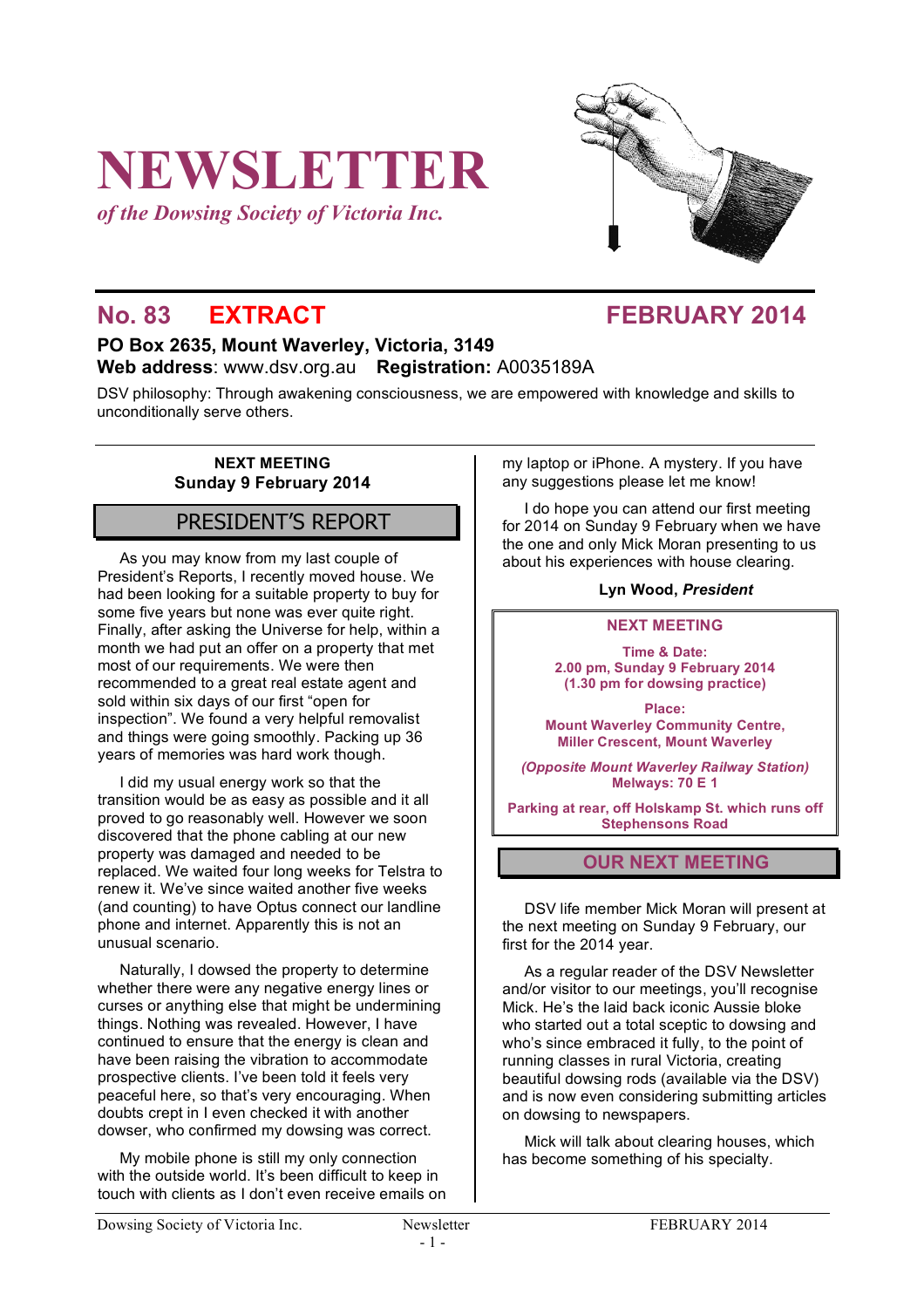

*Mick Moran Mick Moran: energydowsing@hotmail.com*

# **OUR LAST MEETING**

Alanna Moore spoke in November 2013 about dowsing earth mysteries (geomancy) and stone arrangements.

Alanna's presentation with slides covered more of the uncommon interesting and significant sites, those not as well recognised as say Stonehenge.

It came as a surprise to many to learn that Alanna has now retired from teaching dowsing. She currently spends more of her time arranging protests against wifi, smart meters and other subjects she believes are dangerous to public health.

*Contact Alanna Moore: www.geomantica.com*

# **JOEY KORN'S BLESSING PROCESS**

*Joey Korn is an American dowser who contributes so much with his positive approach to dowsing. It's timely to feature his Blessing Process again to start 2014. (Editor)*

#### **Here's Joey's basic Simple Blessing:**

Dear God (or however you address the Divine). Please bless me (or someone else or an object you wear) with energy to bring healing and balance to my/his/her/our complete being physically, emotionally, mentally and spiritually

Thank you, Amen

http://www.dowsers.com/simple-blessing-process-byjoey-korn/





**Books by Alanna Moore** (a professional geomancer for over 30 years) on dowsing, geomancy, esoteric gardening

and eco-sensitivity. www.pythonpress.com For Alanna's next training courses - see

www.geomantica.com Or send a s.s.a.e. to PO Box 929 Castlemaine Vic 3450

# **DOWSING FOR WEATHER**

*By Heather Wilks, DSV Vice-President, Editor*

Dowsing for weather changes (and talking to Nature Spirits) is a work in progress, with welcome contributions from a number of dowsers.

#### Suggested Dowsing Protocol

#### *#1 Start by spinning pendulum your NO direction then let it take over.*

• Scrambling the frequency of the extreme heatwave conditions in Victoria and throughout Australia. Neutralising all the negative energy, non-beneficial thought forms, the fear and hysteria relating to these acute conditions – plus anything else, known or unknown, that is contributing to the bush fires and arsonist activity.

*(Wait until your pendulum stops spinning before going on to the next.)*

#### *#2 Start to spin pendulum in your YES direction then let it take over.*

Transforming the energy to bring about increased balance, harmony and peace for a calmer, more beneficial outcome for the people, animals and properties in Victoria and Australia, throughout summer. Bringing in lower temperatures, lower humidity, gentle breezes and where appropriate, rainfall in safe and beneficial amounts, especially in bushfire prone areas. Bringing in the Spirits of love and gratitude, peace, calm and respect to work with the Earth, Mother Nature, the Nature Spirits and the Spirit of Rain – for the highest good of Victoria and Australia, from now and into the future as safe and appropriate.

*(Wait until your pendulum stops, then give thanks.)*

*With special thanks to American dowser Raymon Grace for his inspiration in this work. During our drought of 2009 he encouraged me to speak to the Nature Spirits and also to dowse to improve extreme weather conditions. I've been doing that ever since, in gratitude.*

*Further details: http://www.raymongrace.us/ http://www.raymongraceprojects.com/*



- Dowsing Workshops
- Healing Consultations
- Diet Power<sup>®</sup> Slimming
- Oh! Naturale Products

**Contact: Heather Wilks** Email: heather@ohnaturale.com Tel: (03) 9572 2970